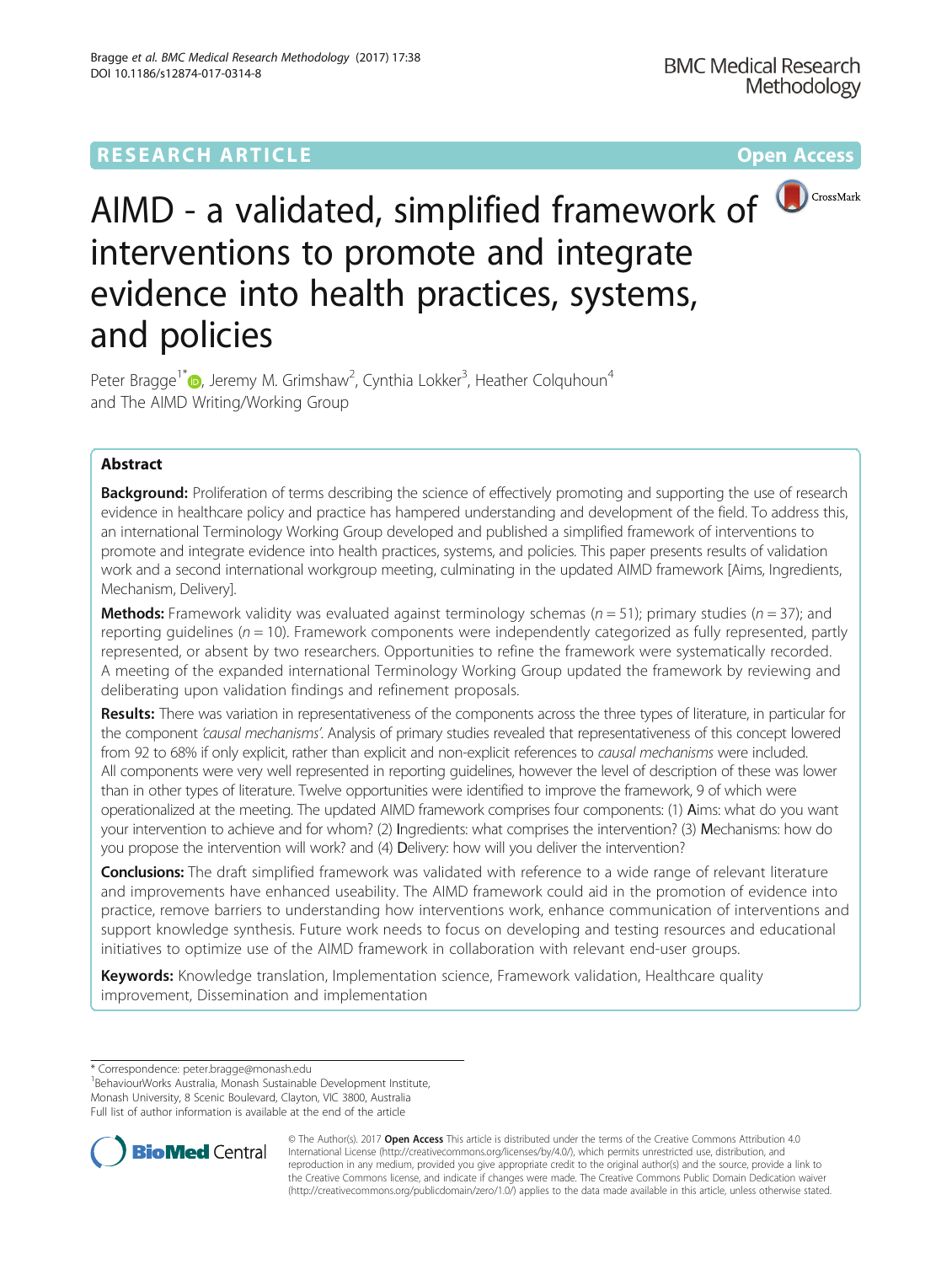## Background

Understanding and describing the science of effectively promoting and sustaining the use of research evidence in healthcare policy and practice is important to access literature; develop interventions; and plan, report, and review research. However, there are numerous terms to describe and conceptualise this science – for example Quality Improvement (QI), Implementation Science and Knowledge Translation. Compounding this, there are myriad theories and frameworks designed to guide the conceptualisation and development of interventions to promote evidence uptake into health practices, systems and policies  $[1-3]$  $[1-3]$  $[1-3]$ . Guidance on how to use these is lacking, evidence on the benefits of their use is sparse, and they themselves compound terminology issues by proposing an array of inconsistent terms for similar concepts. It is therefore unsurprising that theories and frameworks are only used to develop interventions about 10% of the time [\[4](#page-9-0)].

The existence of multiple terminologies and frameworks hampers advancement of this field [\[5](#page-9-0), [6](#page-9-0)]. One of numerous examples is searching for literature; when McKibbon et al. developed search filters to identify literature on actions and processes of getting research findings used in practice, all of the filters had poor specificity (approximately 50–60%). This was because use of multiple terms resulted in large search yields containing many irrelevant articles [[7\]](#page-9-0).

To address this issue, an international collaboration of scholars – the Terminology Working Group - convened in September 2012 in Ottawa, Canada, to develop a simplified framework to describe interventions to promote and integrate evidence into health practices, systems, and policies. Whilst it appears counter-intuitive to address the problem of multiple frameworks with another framework, a key aim of the project was not to supplant existing models representing the full spectrum of activities in this field, but to create an overarching 'meta-framework' that accommodates the use of existing frameworks which are often designed for a more specific purpose. The framework was deliberately 'terminology agnostic' for two reasons – first, to prevent exacerbating the terminology issue; and second, to promote inter-sectoral collaboration across the diversely named but related fields that share the aim of improving healthcare quality. This ambition was reflected by the research group, which comprised members with diverse research foci including quality improvement, evidence synthesis, policy, information science, public health, patient safety and behaviour change. The group chose to focus on interventions because we considered that this contributes substantially to the terminology issue.

The resulting intervention framework comprised four components:

- 1. Intended targets: The intended effects of the intervention and/or its beneficiaries (e.g., behavioural changes, policy changes, technological changes);
- 2. Active ingredients: The critical components that define the intervention and are required to initiate change (e.g., educational workshop, opinion leader);
- 3. Causal mechanisms: The pathways or processes by which it is proposed that an intervention effects change or which change comes into effect. As with ingredients, other taxonomies could be used in conjunction with AIMD to add detail. The proposed mechanism could be based on either theory or empirical evidence (e.g. "the educational workshop is designed to address knowledge gaps and by providing new knowledge, influence practice"; "use of an opinion leader was successful in influencing the beliefs and attitudes of clinicians regarding the importance of hand hygiene")
- 4. Mode of delivery or application: The ways in which active ingredients are applied (e.g., face-to-face, online, written material,).

This intervention framework, hereafter referred to as 'simplified framework version 1,' was published explicitly as a draft requiring further iteration [\[5](#page-9-0)]. This paper outlines results of a validation project and a subsequent second international meeting, and presents the updated intervention framework (simplified framework version 2), hereafter referred to as the AIMD framework [Aims, Ingredients, Mechanism, Delivery].

## **Methods**

## Validation project

Our operational definition of 'framework validity' was drawn from a study examining various methods in which multifaceted quality frameworks were validated:

"a process by which a judgement is made as to whether a tool is fit for purpose… the structure of a framework and the way in which it is validated should take into account the purpose for which the framework is to be used" (Inglis 2008 p. 350) [\[8](#page-9-0)].

This definition is distinguished from validity as (typically) applied to establishing the scope and the underlying constructs of measurement instruments [\[9\]](#page-9-0). The validation project addressed four research questions developed based upon the above definition:

1. Does the simplified framework represent the domains described within existing terminology schemas?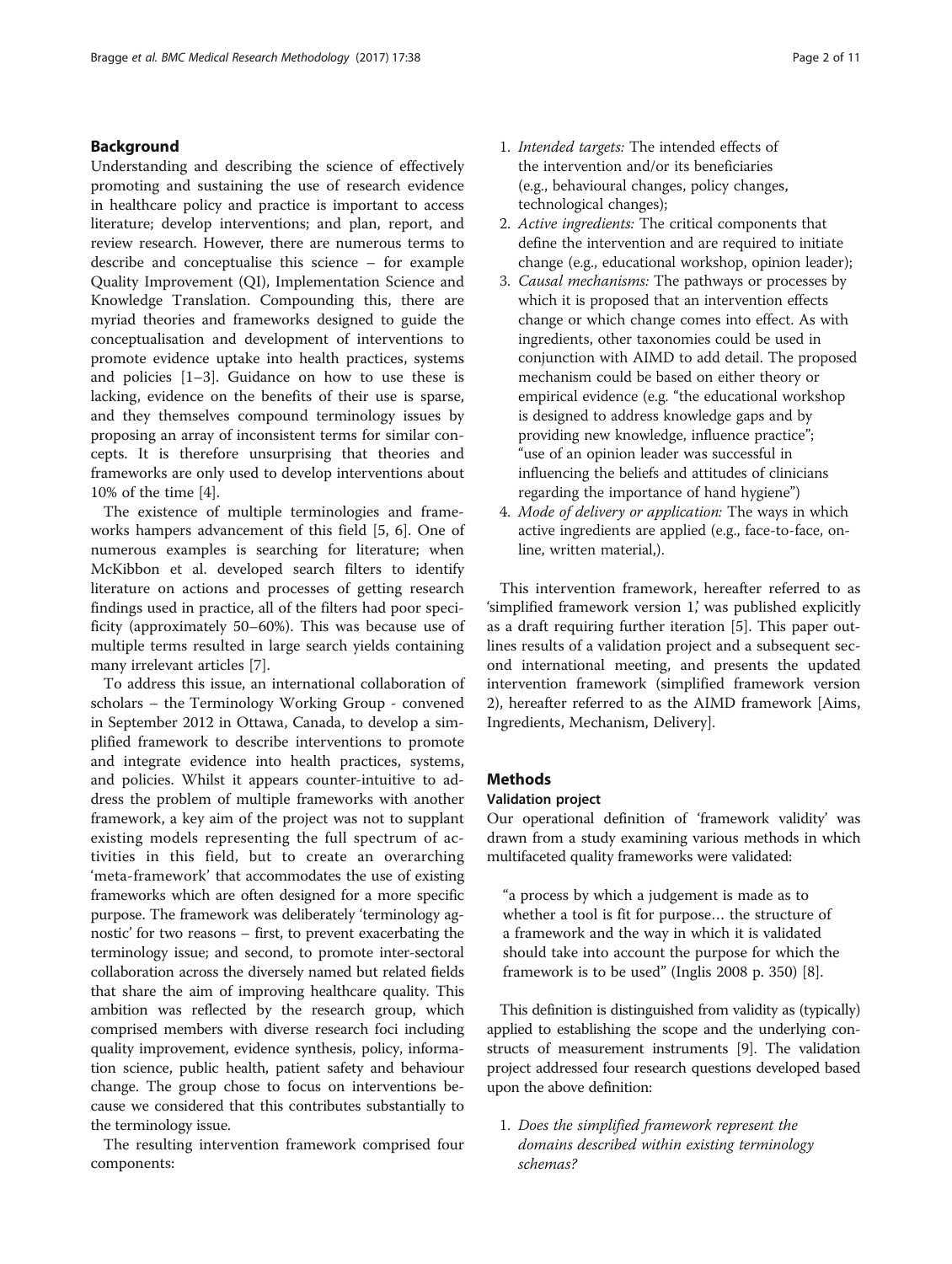This validation question was designed to test whether our tool could be used as a common framework across diverse change literatures. simplified framework version 1 was validated against 51 terminology schemas identified in a systematic scoping review [\[10](#page-9-0)]. Examples of such schemas include the Consolidated Framework for Implementation Research (CFIR) [\[11\]](#page-9-0) and the taxonomy of methods for implementing change in practice [\[12](#page-9-0)]. Two researchers [CL, JB or HC] independently adjudged representativeness of each component of the framework in each of the 51 terminology schemas.

# 2. Is the simplified framework represented in published primary studies?

This validation question aimed to evaluate whether relevant published research was already reporting the four domains identified in simplified framework version 1. Two researchers [LA, SDS] independently adjudged representativeness of the framework in 37 primary studies, sourced from four Cochrane [\[13](#page-9-0)–[16\]](#page-9-0) and six non-Cochrane systematic reviews [[17](#page-9-0)–[22](#page-9-0)] identified by the working group. These reviews were purposively sampled to encompass five sectors pertinent to promoting and supporting the use of research evidence in healthcare policy and practice: health behaviour change, patient safety, policy, public health, and quality improvement (two reviews per sector). Individual studies within each systematic review were also purposively sampled from to encompass different study designs and setting. The 37 identified primary studies pertained to health behaviour change ( $n = 8$ ), patient safety ( $n = 5$ ), policy ( $n = 8$ ), public health  $(n = 8)$ , and quality improvement  $(n = 8)$  and included 18 randomised controlled trials (RCTs), 5 beforeafter studies, 4 cohort studies, 4 interrupted time series studies, 3 cross-sectional studies, 2 controlled clinical trials, and an observational study.

Consideration of both explicit and non-explicit references to 'causal mechanisms' was incorporated into analysis. An 'explicit' reference to a causal mechanism details how the intervention is proposed to alter healthcare practice, for example: "we postulated that provision of an education program would address identified gaps in knowledge amongst medical practitioners." A 'non-explicit' reference describes the intervention, but the mechanism of action needs to be inferred by the reader, for example: "we provided an education program to medical practitioners."

# 3. Is the simplified framework represented in major reporting guidelines for interventions?

This validation question aimed to evaluate whether relevant reporting guidelines recommended that intervention description encompass our four domains. We defined a

relevant reporting guideline as one which was specific to reporting on complex interventions/interventions effectively promoting and sustaining the use of research evidence in healthcare policy and practice. All 280 reporting guidelines within the EQUATOR (Enhancing the QUAlity and Transparency Of health Research) Network online library (as at July 28, 2015) [[23\]](#page-9-0) were screened to identify relevant reporting guidelines. Two researchers [PB, AD] independently adjudged representativeness of the framework in the ten reporting guidelines identified following screening:

- Assessment of transferability and adaptation of health promotion interventions (ASTAIRE), [[24](#page-9-0)];
- Consolidated Standards of Reporting Trials (CONSORT) Cluster Extension, [\[25\]](#page-9-0);
- CONSORT Non Pharmacological Therapies (NPT) extension, [[26](#page-9-0)];
- CONSORT Pragmatic Trials extension, [\[27\]](#page-9-0);
- Criteria for Reporting the Development and Evaluation of Complex Interventions (CReDECI) 2, [[28](#page-10-0), [29](#page-10-0)];
- Reporting standards for studies of tailored interventions, [\[30\]](#page-10-0);
- Template for intervention description and replication (TIDieR), [\[31\]](#page-10-0);
- Transparent Reporting of Evaluations with Nonrandomized Designs (TREND), [\[32\]](#page-10-0);
- Standards for QUality Improvement Reporting Excellence (SQUIRE) [\[33\]](#page-10-0); and
- Workgroup for Intervention Development and Evaluation Research (WIDER) [\[34](#page-10-0)].

For all three validation questions:

- Two researchers independently evaluated the representativeness of each component of the framework in the literature, where 'fully' represented was defined as the original framework component being represented in full; 'partly' was defined as the component being partially represented, but with some details unclear or missing; and 'absent' as no aspect of the component being referred to;
- Standardised data extraction forms were developed and piloted; and
- The weighted Cohen's kappa statistic was used as a measure of categorical agreement between the two researchers [[35](#page-10-0)]. Kappa calculations were performed in Microsoft Excel® using a linear weighting model where the weight of disagreement of Absent × Fully Represented was twice the weights of the other disagreements.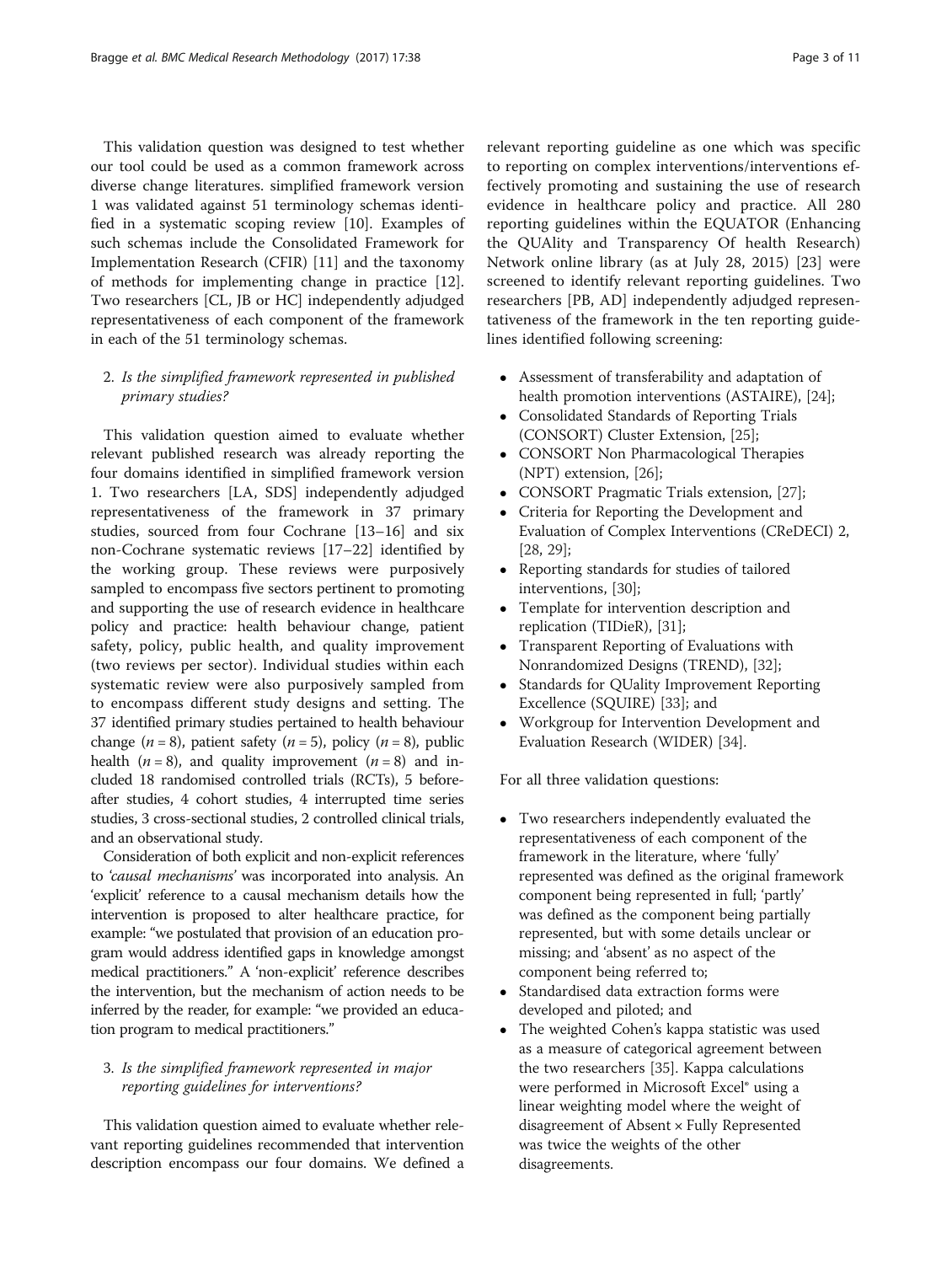In examining framework representation across diverse research literature (questions 1–3), we postulated that more representativeness would equate to better framework validity, based upon the above definition.

Question four focused on how our validation work from questions 1–3 could refine simplified framework version 1:

4. How can the useability of simplified framework version 1 be improved? This validation question was designed to capture overarching information from the above three questions, for example whether there was any suggestion of missing domains or how clarity and/or language could be improved. Our intent was to use the answers to this question to guide framework refinements. We documented opportunities to potentially improve framework useability during the three validation studies. Opportunities to improve the framework were noted by members of the research team, either in separate word document files or in fields built into the data extraction form.

Figure 1 summarises the methodological approach.

## 2nd International meeting

The Terminology Working Group that convened in September 2012 to develop simplified framework version 1 grew to 27 members as a result of the validation project. Twenty members of the group attended a 2-day working meeting in February 2015 in Ottawa, Canada. A full list of Terminology Working Group members involved in the project and their affiliations can be found in Additional file [1](#page-8-0). The primary aim of this meeting was to refine the framework based upon the validation project. Meeting activities included a presentation on the background and the development of the original framework [[5\]](#page-9-0); an overview of a scoping review conducted by members of the group on similar frameworks, i.e. classifications that describe interventions for the promotion of integration of evidence into practice, [[10](#page-9-0)]; and presentation of results of the validation project, including potential refinements identified. A series of breakout and whole group discussions were facilitated by the meeting convenors (HC, JG, PB) to address two questions:

- 1. Are the four existing framework components fundamentally important and critical?
- 2. How do we best present and define the four elements to optimize comprehension?

# Results

# Validation project

Table [1](#page-4-0) presents results pertaining to validation questions 1–3. Specifically, it presents the percentage of articles with each element represented across all included articles in each of the three types of literature for which framework validation was undertaken.

Question 1. Does simplified framework version 1 represent the domains described within existing terminology schemas? At least one component of simplified framework version 1 was represented in 48 of the 51 terminology schemas. Representation rates ranged from

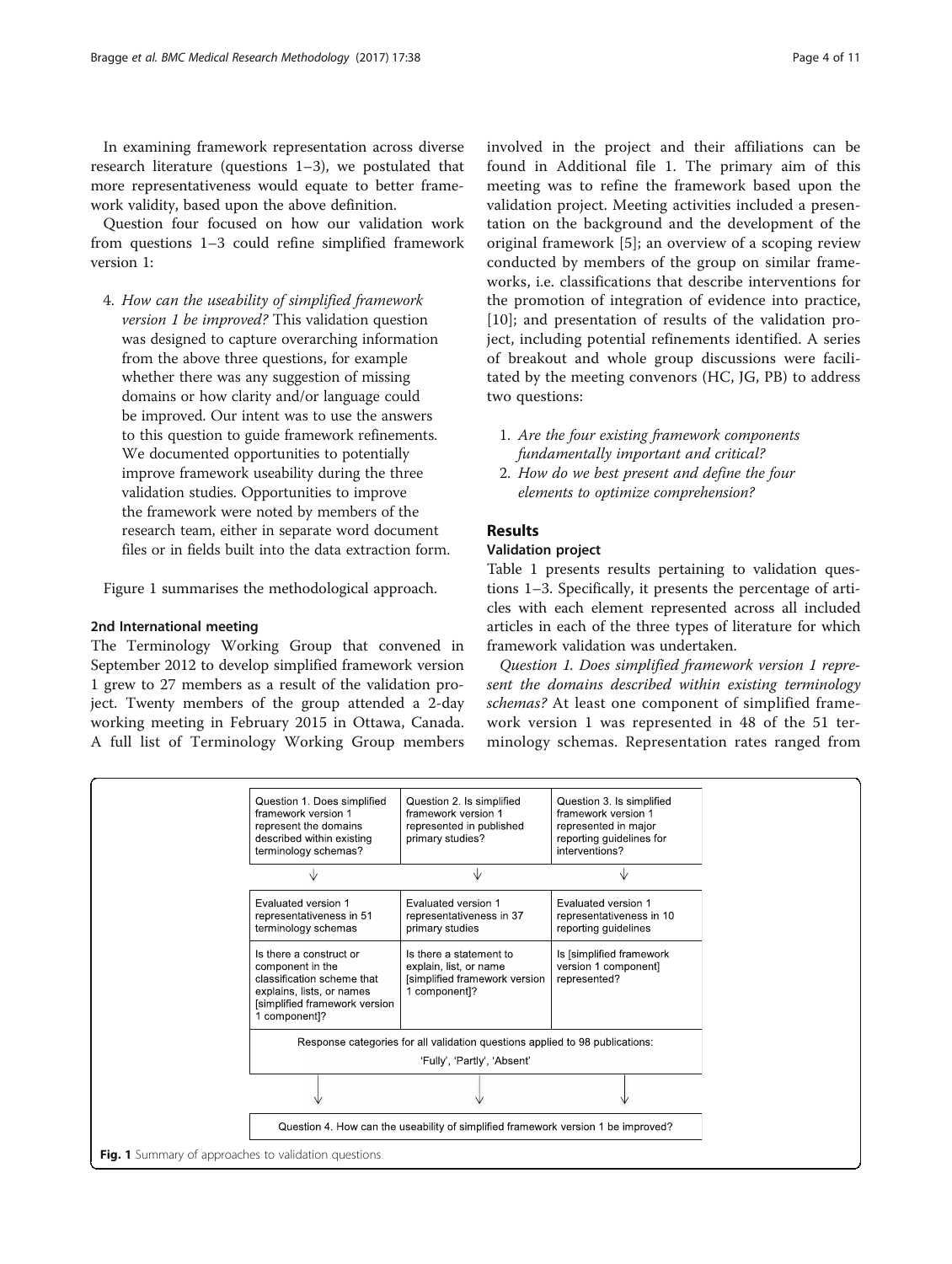| Validation question [n publications]                                                                               |                |                                                       |                 | Active ingredients Causal mechanisms Mode of delivery or application Intended targets |          |
|--------------------------------------------------------------------------------------------------------------------|----------------|-------------------------------------------------------|-----------------|---------------------------------------------------------------------------------------|----------|
| Q1. Does simplified framework version 1<br>represent the domains described within<br>existing terminology schemas? | Represented    | 96                                                    | 59              | 73                                                                                    | 80       |
|                                                                                                                    | Fully          | 88                                                    | 57              | 59                                                                                    | 78       |
|                                                                                                                    | Partly         | 8                                                     | $\overline{2}$  | 14                                                                                    | 2        |
|                                                                                                                    | Absent         | 4                                                     | 41              | 27                                                                                    | 20       |
|                                                                                                                    | Kappa          | 0.475: moderate strength of agreement <sup>a</sup>    |                 |                                                                                       |          |
| Q2. Is simplified framework version 1<br>represented in published primary studies?                                 | Represented 81 |                                                       | 92 <sup>b</sup> | 82                                                                                    | 100      |
|                                                                                                                    | Fully          | 70                                                    | 92              | 59                                                                                    | 100      |
|                                                                                                                    | Partly         | 11                                                    | $\mathbf{0}$    | 22                                                                                    | $\Omega$ |
|                                                                                                                    | Absent         | 19                                                    | 8               | 19                                                                                    | $\Omega$ |
|                                                                                                                    | Kappa          | 0.725: substantial strength of agreement <sup>o</sup> |                 |                                                                                       |          |
| Q3. Is simplified framework version 1<br>represented in major reporting guidelines?                                | Represented    | 95                                                    | 100             | 95                                                                                    | 95       |
|                                                                                                                    | Fully          | 60                                                    | 65              | 50                                                                                    | 45       |
|                                                                                                                    | Partly         | 35                                                    | 35              | 45                                                                                    | 50       |
|                                                                                                                    | Absent         | 5                                                     | $\Omega$        | 5                                                                                     | 5        |
|                                                                                                                    | Kappa          | 0.364: fair strength of agreement <sup>a</sup>        |                 |                                                                                       |          |

<span id="page-4-0"></span>Table 1 Results from validation of the simplified framework by question (%)

<sup>a</sup> Interpretation of strength of agreement based upon Landis and Koch [\[35\]](#page-10-0)<br><sup>b</sup>Kanna based upon agreement when judgement of representativeness of

<sup>b</sup>Kappa based upon agreement when judgement of representativeness of causal mechanisms included both 'explicit' and 'non-explicit causal mechanisms

59% (causal mechanisms) to 96% (active ingredients). The range of full representation was 57–88% and the range of part representation was 2 to 14%.

Question 2. Is simplified framework version 1 represented in published primary studies?

At least one component of simplified framework version 1 was represented in all 37 primary studies. Representation rates ranged from 81% (active ingredients) to 100% (intended targets). The range of full representation was 60–100% and the range of part representation was 0 to 22%. In contrast to its representation in terminology schemas, causal mechanisms (92%) was highly represented in the primary studies. However, this included non-explicit causal mechanisms, identified with reference to the Behaviour Change Wheel [[36](#page-10-0)]. A separate analysis based on only identifying explicit causal mechanisms resulted in a lower representation of causal mechanisms of 68% (comprising 41% full representation, 27% part representation and 32% non-representation).

Question 3. Is simplified framework version 1 represented in major reporting guidelines? At least one component of simplified framework version 1 was represented in all 10 reporting guidelines. Representation rates ranged from 95% (active ingredients, mode of delivery/application and intended targets) to 100% (causal mechanisms). The range of full representation was 45–65% and the range of part representation was 35 to 50%.

Weighted kappa scores for agreement between the two independent validation ratings represented a fair (0.364, reporting guidelines) to substantial (0.725, primary studies) strength of agreement.

Question 4. How can the useability of simplified framework version 1 be improved?

Twelve opportunities to refine the framework were identified, comprising four pertaining to the overall framework and two each pertaining to each of the four components. The four overall refinements gave important insights into the framework and how it could be used. For example, in the case of multifaceted interventions, while each facet may be considered an individual and equally important active ingredient, there may be various causal mechanisms, modes of delivery, and/or targets across the facets.

The eight opportunities pertaining specifically to the four components of version 1 revealed a need for conceptual clarity and more precise definition. For example, active ingredient appeared to overlap with causal mechanisms because knowledge of why an ingredient is *active* can be associated with knowledge of how an intervention is thought to work – for example, education could be considered both the *active ingredient* and *causal* mechanism in an education program. Relatedly, definitional issues were identified - for example, combining mode of delivery with application hindered the validation study, and furthermore, mode of delivery was thought to be only one of several factors that determine the replicability of an intervention.

## 2nd International meeting

Following deliberation across our diverse group, 9 of the 12 proposed refinements to simplified framework version 1 from question 4 were incorporated into AIMD; one of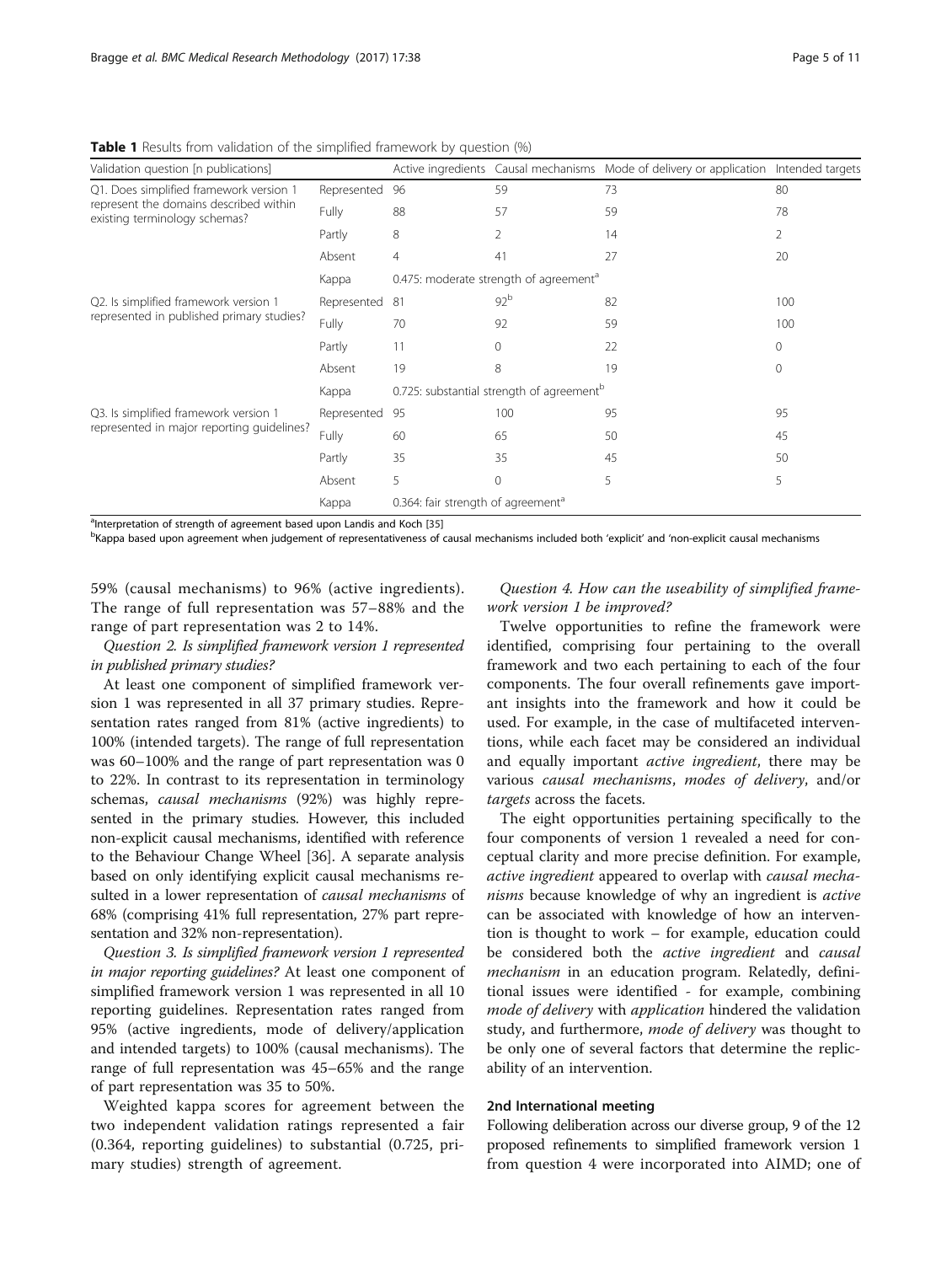the four proposed overall framework refinements and all 8 opportunities pertaining specifically to the four components of version 1. In addition to considering the validation work conducted prior to the meeting, two other key concepts were also considered: 1) the original language for the descriptions of the framework components was difficult to apply, and 2) the framework had to remain congruent with other frameworks of implementation interventions for it to be applicable across disciplines and sectors. Table [2](#page-6-0) presents a detailed description of refinements proposed through the validation and made in the meeting.

#### The AIMD framework

Table [3](#page-7-0) presents the validated and revised version of the simplified framework version 1 - the AIMD framework.

The AIMD framework retains the four components of its predecessor [\[5](#page-9-0)], yet includes simpler and clearer concepts and associated descriptions. For instance, 'Intended Targets' has been changed to 'Aims' to clarify that the component reflects what will be achieved and for whom; 'Active' has been removed from 'Active ingredients' to differentiate this component from the mechanism. Component descriptions were also simplified into short direct questions, as this was perceived in the meeting to be an easier way for end-users to engage with the concepts.

Given the pivotal importance of context in implementation science, there was considerable debate on whether (and how) to accommodate contextual factors that can shape the integration of research evidence into practice and policy. Recognizing their aim to address one aspect of implementation science, group members decided to: deem the framework as one element within the larger process of changing practice; maintain a focus on intervention characteristics, rather than the contextual factors that may or may not shape the intervention. Furthermore, although the importance of context is wellrecognized [\[11](#page-9-0)], current understandings of this concept remain imperfect and incomplete. It was therefore decided to retain the four components in simplified framework version 1, rather than add a component pertaining to context. Future development of the AIMD framework could potentially elucidate the relationship between intervention and context.

# Discussion

Through a validation project and international meeting, we have updated a simplified framework of interventions to promote and integrate evidence into health practices, systems, and policies. Referred to as AIMD, the framework comprises four components: (1)Aims: what do you want your intervention to achieve and for whom?; (2)Ingredients: what comprises the intervention?;

(3)Mechanisms: how do you propose the intervention will work?; and (4)Delivery: how will you deliver the intervention?

The validation process reported in this paper has several key strengths. First, it synthesised extensive input from the international research community with a broad range and large volume of literature, including literature sourced from systematic reviews. This is consistent with published framework validation strategies [\[8](#page-9-0)]. Second, in addition to evaluating the representativeness of the framework in relevant literature, it also involved gathering opportunities to improve the usefulness of the framework from the same literature. Third, all validation was independently completed by two independent researchers, with weighted kappa scores demonstrating a fair to substantial level of inter-rater agreement.

Despite these strengths, some methodological limitations warrant mention. First, the definitions of, 'fully represented, 'partly represented', and 'absent' were established iteratively, rather than determined a priori. Notwithstanding this, the resulting definitions were similar across the three teams. Furthermore, through pilot testing and discussion, the definitions used to validate the framework were consistently applied within each team. Secondly, we acknowledge that the framework was evaluated predominantly by its developers. However, three of the 11 study authors (SS, DM, AD) were not involved in the initial framework development. Finally, it was not possible to map the framework to several reporting guidelines under development at time of study: the REporting Manualised INterventions for Dissemination and Evaluation (REMINDE) statement; CONSORT Extension for Social and Psychological Interventions: CONSORT-SPI; Consort extension to stepped wedge cluster randomised controlled trial; Guideline for reporting evidence based practice educational interventions and teaching (GREET) statement; Adapting TIDieR checklist for reporting public health, health systems and social and environmental policy interventions (UNTIDieR); Developing Standards for Reporting Phase IV Implementation studies (StaRI); and Reporting guidelines for implementation research and operational research [\[37](#page-10-0)]. As such, the strength of simplified framework version 1 with reference to these reporting guidelines is yet to be determined.

The representativeness of the simplified framework version 1 components varied across the three types of literature, reflecting the different questions being addressed through each of the validation exercises. Most notably, all components achieved at least 95% representation in the reporting guidelines. This is understandable given that guidelines are by nature a more comprehensive coverage of core concepts than primary studies. There was also considerable difference in the range of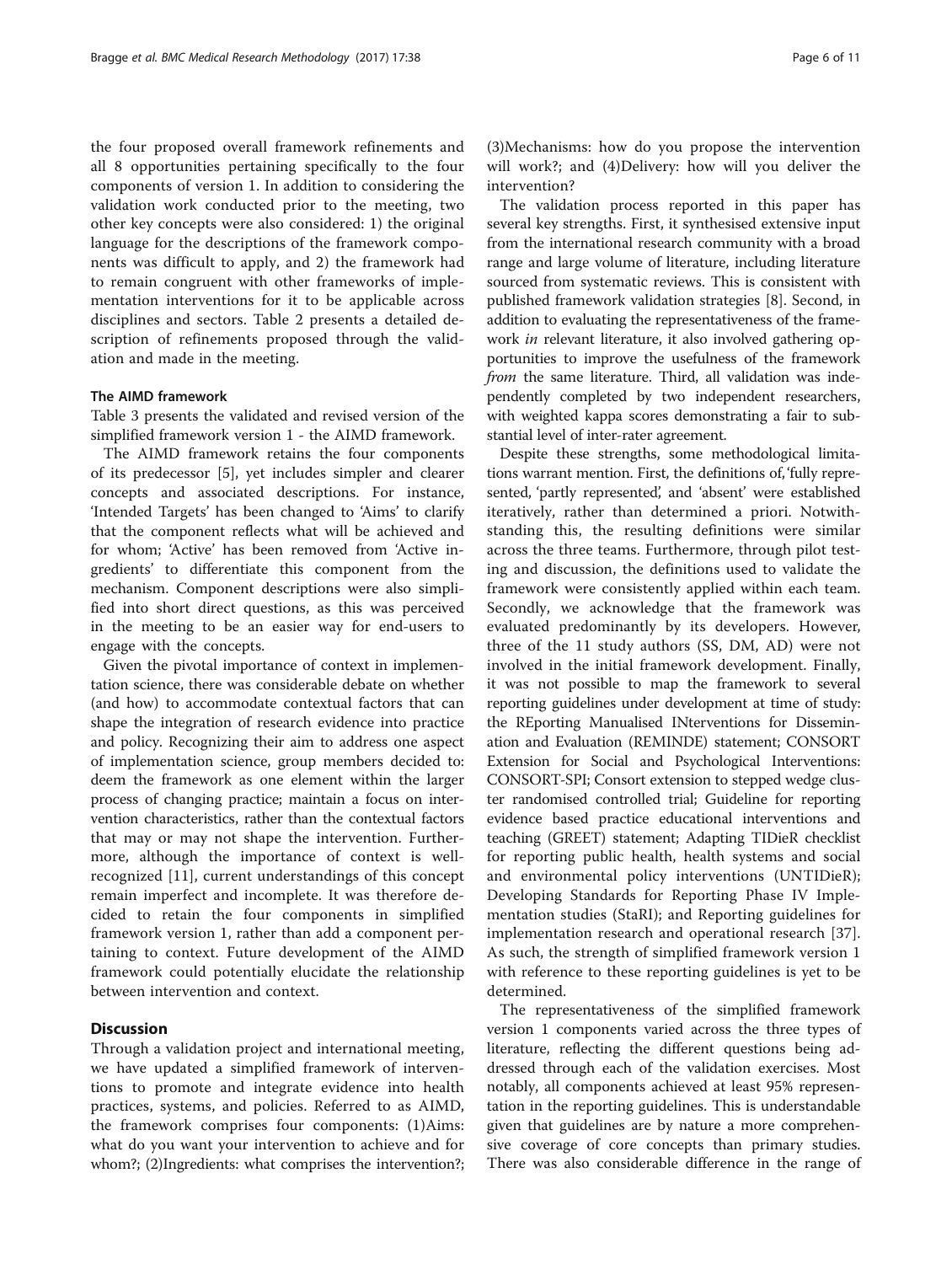| Version 1 to updated version 2 components   | Potential refinements identified                                                                                                                                                                                                                                                                                                                                                                                                                                                                                                                                                                                                                                                            | Refinements made: 2nd International meeting                                                                                                                                                                                                                                            |
|---------------------------------------------|---------------------------------------------------------------------------------------------------------------------------------------------------------------------------------------------------------------------------------------------------------------------------------------------------------------------------------------------------------------------------------------------------------------------------------------------------------------------------------------------------------------------------------------------------------------------------------------------------------------------------------------------------------------------------------------------|----------------------------------------------------------------------------------------------------------------------------------------------------------------------------------------------------------------------------------------------------------------------------------------|
| Intended Targets to AIMS                    | Conceptually overlaps with causal<br>mechanisms via reference to<br>intended effects                                                                                                                                                                                                                                                                                                                                                                                                                                                                                                                                                                                                        | Renamed as 'Aims' in version 2<br>and redefined to reflect that the<br>intended effects are the aims of the<br>intervention and the beneficiaries<br>are who the aims are directed towards                                                                                             |
|                                             | Evaluation could be considered part of<br>intended target in that it quantifies the<br>expected change; therefore intended target<br>could be redefined to consider aim of study                                                                                                                                                                                                                                                                                                                                                                                                                                                                                                            | See above                                                                                                                                                                                                                                                                              |
| Active Ingredients to INGREDIENTS           | Conceptually overlaps with causal<br>mechanism (e.g., an active ingredient<br>such as 'persuasion' implies a causal<br>mechanism)                                                                                                                                                                                                                                                                                                                                                                                                                                                                                                                                                           | The word <i>active</i> was removed from<br>version 1 to avoid confusion between<br>the intervention ingredients and the<br>mechanism by which the intervention<br>works. This resulted in 'Ingredients' in<br>version 2                                                                |
|                                             | Best defined as 'what it is' (i.e., remove<br>bulleted points, 3 and 4) or 'as empirically<br>established'                                                                                                                                                                                                                                                                                                                                                                                                                                                                                                                                                                                  | The single term 'Ingredients' acts as<br>a prompt to provide details<br>(i.e., the component parts) rather than a<br>broad nominal description                                                                                                                                         |
| Causal Mechanisms to MECHANISM              | Conceptually overlaps with active<br>ingredients as exemplified above                                                                                                                                                                                                                                                                                                                                                                                                                                                                                                                                                                                                                       | As above                                                                                                                                                                                                                                                                               |
|                                             | The term could refer to 'how it is known<br>to work' (empirically established) or 'how it<br>is thought to work' (theoretical rationale) –<br>the definition could be refined or the<br>concept of 'rationale' could be incorporated<br>differently?                                                                                                                                                                                                                                                                                                                                                                                                                                        | 'Causal' was felt to indicate an<br>empirically established mechanism,<br>rather than a hypothesized mechanism.<br>Therefore, 'causal' was removed from<br>version 1 to allow for consideration of<br>theoretical or empirical rationale. This<br>resulted in 'Mechanism' in version 2 |
| Mode of Delivery or Application to DELIVERY | Conceptually overlaps with active ingredient<br>(e.g., local opinion leader implies active<br>ingredient, i.e., a local opinion leader can<br>deliver an intervention, but a local opinion<br>leader is also an active ingredient, and<br>could be delivered in multiple modes of<br>delivery such as phone, face-to-face)                                                                                                                                                                                                                                                                                                                                                                  | There can be more to delivery than just<br>mode. Therefore, this component was<br>renamed as 'Delivery' in version 2, and<br>redefined to encompass information<br>such as mode, content and dosage                                                                                    |
|                                             | Mode of delivery alone is insufficient for<br>replicability. Furthermore, combining mode<br>of delivery with application is problematic<br>as one may or may not be covered; this<br>category may need to be redefined to<br>include other vital information<br>(e.g., eligibility criteria, mode, delivery<br>personnel, content, dosage (i.e., duration,<br>intensity), audience and its size of audience,<br>number of care providers and centres,<br>intervention fidelity and its measurement,<br>the identification of breaches and how the<br>intervention was modified, context,<br>standardisation and tailoring strategies,<br>clustering, blinding, enrolment, and<br>allocation | Per above, 'Delivery' now defined more<br>broadly to improve applicability to<br>non-clinical settings<br>(e.g., public health, policy)                                                                                                                                                |
| Across all framework components             | Consider how post-intervention information<br>with potential application to future<br>interventions could be used (e.g., fidelity,<br>what was learned about causal mechanisms.<br>contexts in which intervention may or may<br>not be effective, financial considerations<br>such as cost-benefit, etc.). This information<br>could be considered as part of the<br>description of a published study<br>intervention or it could be assumed that<br>this information is fed into future<br>intervention studies (i.e., methods description)                                                                                                                                                | The framework exists within the limits of<br>the intervention itself: it does not extend<br>to other contextual concepts<br>(e.g. fidelity, rationale). Therefore, no<br>refinements to version 1 were made<br>pertaining to this issue                                                |

<span id="page-6-0"></span>Table 2 Summary of evolution of simplified framework version 1 to the AIMD framework (simplified framework version 2)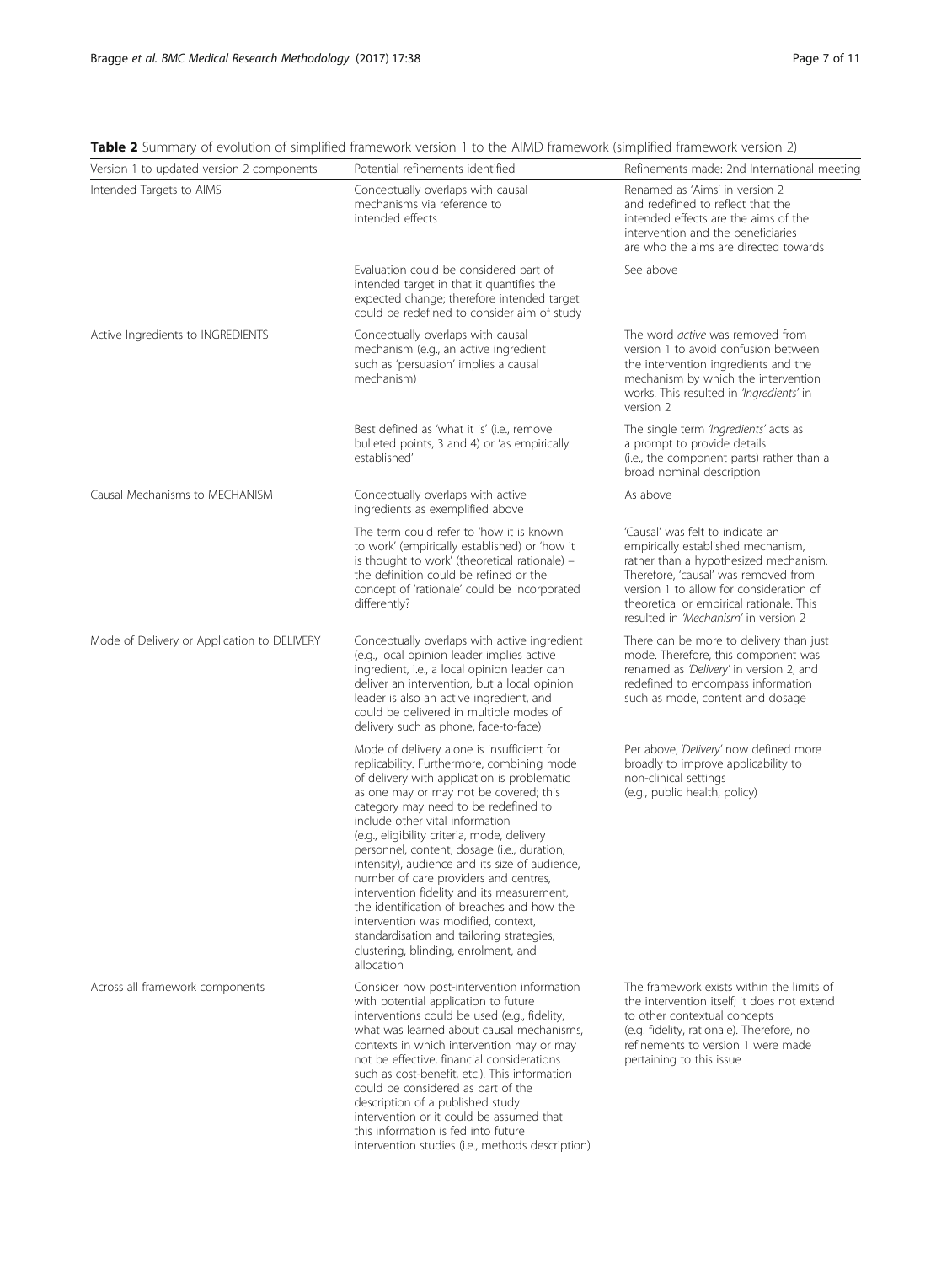| Further guidance is needed on how<br>to handle situations where there is more<br>than one intervention (i.e., is the tool used<br>per intervention or can a group of<br>interventions be scored together?) | Multiple intervention components<br>could be considered within AIMD.<br>No refinements to version 1 were made<br>pertaining to this issue        |
|------------------------------------------------------------------------------------------------------------------------------------------------------------------------------------------------------------|--------------------------------------------------------------------------------------------------------------------------------------------------|
| 'Rationale' for the intervention could be<br>more explicitly covered, perhaps as a<br>stand-alone component by the components<br>and/or as a separate component                                            | Not discussed at length in meeting.<br>Changes were made to version 1 to more<br>explicitly define 'rationale' within<br>'Mechanism' (see below) |
| The control condition should be described<br>in the same terms as the intervention<br>and/or the control condition justified                                                                               | Not discussed at length in meeting. No<br>refinements to version 1 were made<br>pertaining to this issue                                         |

<span id="page-7-0"></span>Table 2 Summary of evolution of simplified framework version 1 to the AIMD framework (simplified framework version 2) (Continued)

representation values in the reporting guidelines compared to the terminology schemas and primary studies.

The most substantial variation between the three validation studies at the level individual framework components was for causal mechanisms, which varied from 59% representation in terminology schemas to 100% in reporting guidelines. However, the validation findings for primary studies' reporting of causal mechanisms (92% representation) should be interpreted in the context that non-explicit references to causal mechanisms, identified with reference to the Behaviour Change Wheel, [[36](#page-10-0)] were included as 'represented.' According to a separate analysis, restricting the definition of 'represented' to explicit references to causal mechanisms substantially lowered the representativeness rate to 68%. This raises

the question of how explicit reporting of causal mechanisms needs to be. One answer is that the detail required is that which maximises the replicability of a primary study. Non-explicit descriptions of causal mechanisms require these to be inferred by the reader, and this is therefore subject to individual reader knowledge and interpretation. For these reasons, we strongly advocate for explicit, rather than non-explicit descriptions of proposed causal mechanisms of interventions to promote uptake of evidence into policy. The much lower figure derived when limiting interpretation of reporting to explicit causal mechanisms indicates that this is an important area of future focus for the reporting of such interventions.

Overall, the variations in representativeness across the three types of literature indicate specific areas in which

| Component   | Description                                                    | Definition and considerations                                                                                                                                                                                                                                                                                                                                                                                                                                                                                                                                                        |
|-------------|----------------------------------------------------------------|--------------------------------------------------------------------------------------------------------------------------------------------------------------------------------------------------------------------------------------------------------------------------------------------------------------------------------------------------------------------------------------------------------------------------------------------------------------------------------------------------------------------------------------------------------------------------------------|
| Aims        | What do you want your intervention to achieve<br>and for whom? | This component relates to the objective and outcome<br>of the intervention. Based on your endpoint, what are<br>you measuring in whom?<br>It could include consideration of proximal and<br>intermediate outcomes, and process outcomes<br>related to implementation.                                                                                                                                                                                                                                                                                                                |
| Ingredients | What comprises the intervention?                               | These are the observable, replicable, and irreducible<br>aspects of the intervention. To increase the detail<br>specified, other taxonomies could be used in<br>conjunction with the AIMD framework. This might<br>include intervention taxonomies [38, 39] or reporting<br>quidance [31].                                                                                                                                                                                                                                                                                           |
| Mechanism   | How do you propose the intervention will work?                 | This refers to the pathways or processes by which it<br>is proposed that an intervention effects change or which<br>change comes into effect. As with ingredients, other<br>taxonomies could be used in conjunction with AIMD to<br>add detail. The proposed mechanism could be based on<br>either theory or empirical evidence, and be made specific<br>to the setting. The use of mechanism may change<br>depending on if the framework is used for reporting or<br>designing: why was the ingredient selected (design) and<br>what is the pathway in which it worked (reporting). |
| Delivery    | How will you deliver the intervention?                         | This encompasses logistical and practical information<br>pertaining to intervention delivery, including mode<br>(e.g. video, brochure); level (e.g. individual, team, population);<br>dose, frequency, intensity; who's delivering; and size of target group.                                                                                                                                                                                                                                                                                                                        |

Table 3 The AIMD Framework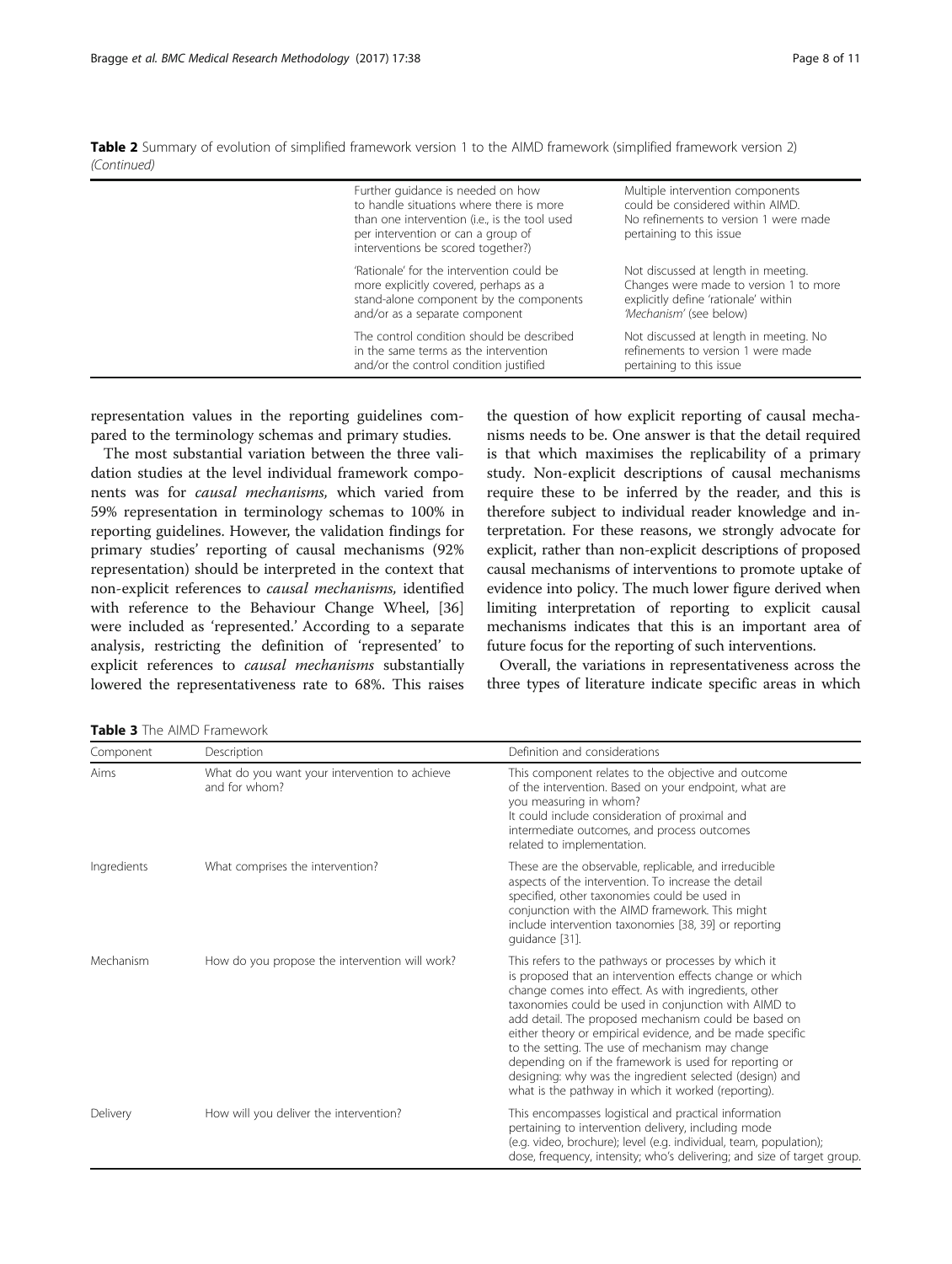<span id="page-8-0"></span>AIMD can contribute to addressing the terminology challenge. For example, the low representation of causal mechanisms (59%) in existing frameworks suggests that this aspect of intervention rationale is not well elucidated despite the existence of over 50 terminology schemas. The relatively low rate of 'full' representation of the components in reporting guidelines indicates that although the four components of the simplified model are present in this literature, there is scope to describe these with more granularity.

We anticipate several applications of the AIMD framework. AIMD can serve as a framework for more effectively communicating with each other about implementation interventions. Indeed, this benefit was realized at our meeting. Once we achieved consensus on terms and definitions, we were able to deploy these terms in rich discussions about interventions across multiple disciplines. This was because the group, having collaboratively developed and explicitly defined the four AIMD components, had a shared, unambiguous understanding of these elements of interventions. In explicitly defining its four components, the AIMD framework can also be used to guide the development of intervention design and reporting toolkits. If the term 'AIMD' and its associated elements were to become universally accepted terms and definitions for reporting, this could improve bibliographic searching for intervention studies over time by providing identifiers for more relevant citations and reducing the need for multiple synonyms, therefore reducing the 'noise' of irrelevant citations.

Potential users of this framework include patient safety agencies, clinicians, clinical quality improvement leads (who are not necessarily researchers), journal editors, implementation researchers, policy makers, patients, reporting guidance developers, funders, and those in public health. Dissemination practitioners and knowledge brokers could use the framework as a tool for planning, evaluating, and adapting knowledge dissemination materials. Future additional research on AIMD is required to establish how the AIMD framework can be used by the above stakeholder groups. Such research could address questions including:

- 'Do the four components of AIMD inform and facilitate implementation, quality improvement, policy, patient safety?
- Does the framework promote comparisons between studies, elucidate issues of intervention fidelity, and further terminology within multi-faceted interventions?
- Can it stimulate knowledge discovery?
- To what extent can AIMD facilitate educational initiatives aimed at non-implementation audiences?'

A key future priority is to make AIMD useable to endusers, especially those involved in developing interventions to promote evidence-informed healthcare practice and policy. The true value of AIMD as a 'meta-framework' can only be realised when it is linked to existing, more specific intervention frameworks, worked examples and other resources that can aid intervention developers in addressing the four questions comprising the AIMD framework. The effectiveness of AIMD in optimising intervention design and reporting, as well as its impact on knowledge and application of theory, can then be evaluated.

## **Conclusions**

This study undertook a series of validation exercises of a simplified framework of interventions promoting and sustaining the use of research evidence in healthcare policy and practice. Using a definition of validity specific to frameworks – 'whether a tool is fit for purpose' – we validated the original framework's four components (active ingredients, causal mechanisms, mode of delivery or application and intended targets) against terminology schemas, primary studies, and reporting guidelines. The results of the validation work, in addition to opportunities to improve the framework gathered through the validation activities, were used at an international and multi-sectoral meeting to refine the original simplified framework. The refined framework, AIMD, represents core components of implementation science interventions that are key to understanding an intervention, which will contribute to better understanding, design, evaluation, reporting, and communication in this field.

# Additional file

[Additional file 1:](dx.doi.org/10.1186/s12874-017-0314-8) Terminology Working Group members and affiliations. (DOCX 127 kb)

#### Abbreviations

AIMD: The AIMD framework [Aims, Ingredients, Mechanism, Delivery]; ASTAIRE: Assessment of transferability and adaptation of health promotion interventions; CONSORT: Consolidated Standards of Reporting Trials; CReDECI: Criteria for Reporting the Development and Evaluation of Complex Interventions; EQUATOR: Enhancing the Quality and Transparency Of health Research; GREET: Guideline for reporting evidence based practice educational interventions and teaching; REMINDE: Reporting Manualised Interventions for Dissemination and Evaluation; SQUIRE: Standards for Quality Improvement Reporting Excellence; STaRI: Developing Standards forReporting Phase IV Implementation studies; TIDieR: Template for intervention description and replication; TREND: Transparent Reporting of Evaluations with Nonrandomized Designs; UNTIDIER: Adapting TIDieR checklist for reporting public health, health systems and social and environmental policy interventions; WIDER: Workgroup for Intervention Development and Evaluation Research

#### Acknowledgements

The authors would like to acknowledge the contributions of: • Stuart Nelson, who participated in the development of the simplified framework validated within this manuscript; and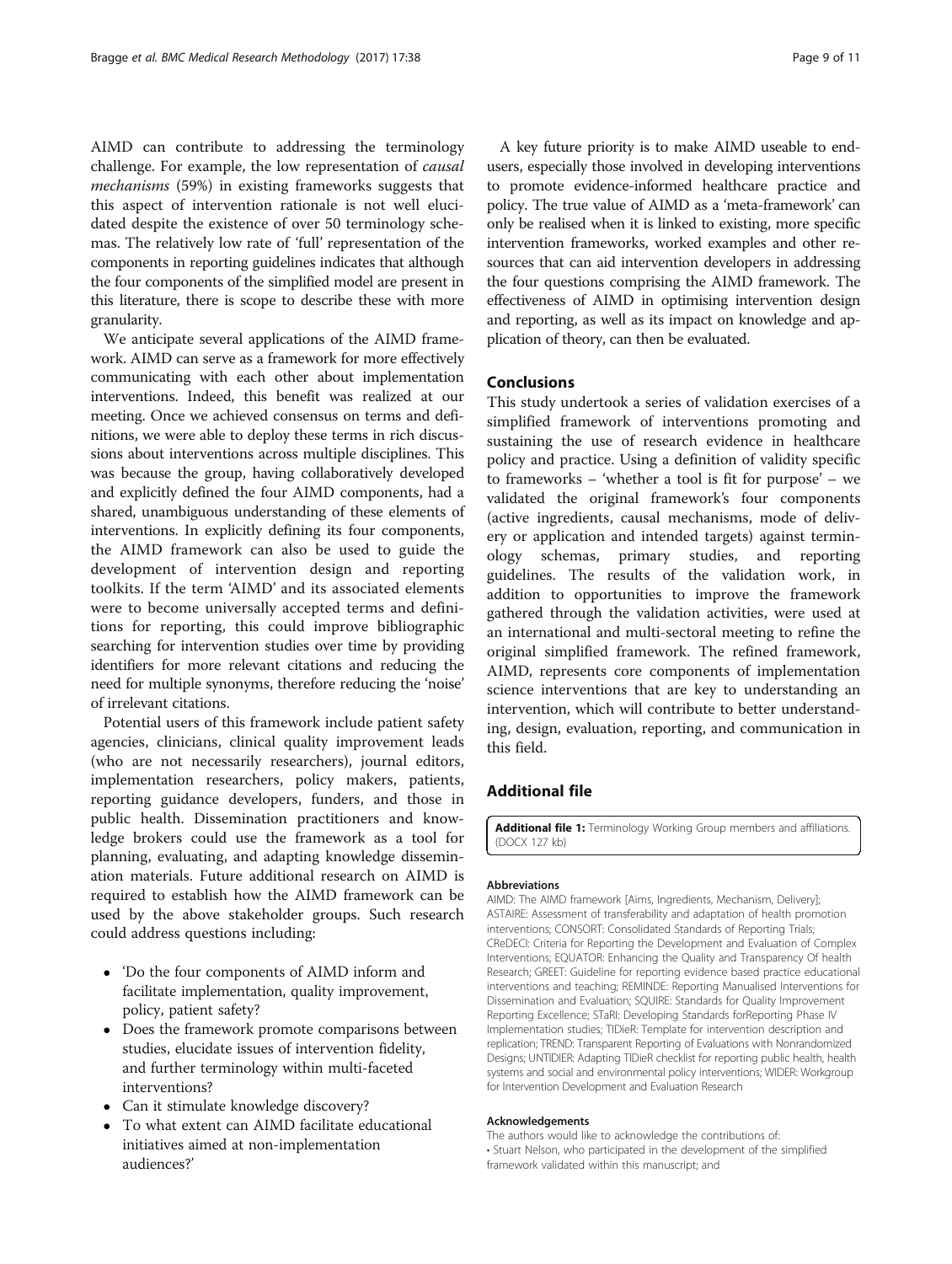<span id="page-9-0"></span>• Rachel Flynn, who undertook data extraction as part of the validation work described in this manuscript.

The \*AIMD Writing/Working Group: Lauren Albrecht, Justine Baron, Ann Dadich, Laura Damschroder, Kristin Danko, Maria E. Fernandez, Signe Agnes Flottorp, Heather L. Gainforth, Kate Gooding, Ian D. Graham, Susanne Hempel, Simon Kitto, Jennifer Leeman, Danielle Mazza, Ann McKibbon, Susan Michie, Teryl Nuckols, John Ovretveit, Gjalt-Jorn Y. Peters, Hugo Sax, Shannon D Scott, Kathleen R. Stevens, Michael G. Wilson.

## Funding

This study was funded by KT Canada and The Canadian Institutes for Health Research (Ref: Grimshaw: FRN#88368). Jeremy Grimshaw holds a Tier 1 Canada Research Chair in Health Knowledge Transfer and Uptake. Shannon Scott holds a Canada Research Chair (Tier 2) in Knowledge Translation in Child Health and a Population Health Investigator Award from Alberta Innovates Health Solutions.

#### Availability of data and materials

The datasets during and/or analysed during the current study available from the corresponding author on reasonable request.

#### Authors' contributions

Project conception, design: JG, HC. Project planning and co-ordination: JG, HC, CL, PB. Drafting of manuscript: PB, HC. Participation in international Terminology Working Group meetings: LA, JB, PB, HC, AD, KD, LD, MF, SF, HG, KG, IG, JG, SH, SK, JL, CL, DM, AM, SM, TN, JO, GJP, HS, SS, KS, MW. Participation in validation of the AIMD framework: PB (lead validation work), HC, LA, JB, AD, SH, JL, CL, DM, SS, JG. All authors were involved in the validation and/or meeting work presented in the manuscript and read, provided edits to, and approved the final manuscript.

#### Competing interests

The authors declare that they have no competing interests.

### Consent for publication

Not applicable.

#### Ethics approval and consent to participate

Consent to participate in this project was not required as the project activities (attendance at an academic meeting, participation in validation by remote computer) were deemed to not require ethics approval.

#### Author details

<sup>1</sup> BehaviourWorks Australia, Monash Sustainable Development Institute, Monash University, 8 Scenic Boulevard, Clayton, VIC 3800, Australia. <sup>2</sup>Clinical Epidemiology Program, Ottawa Hospital Research Institute and Department of Medicine, University of Ottawa, School of Epidemiology, Public Health and Preventive Medicine, 451 Smyth Road, Ottawa, ON K1H 8M5, Canada. <sup>3</sup>Department of Clinical Epidemiology and Biostatistics, McMaster University, 1280 Main Street West, Hamilton, ON L8S 4K1, Canada. <sup>4</sup>Department of Occupational Science and Occupational Therapy, University of Toronto, 160-500 University Ave, Toronto, ON M5G 1V7, Canada.

## Received: 15 November 2016 Accepted: 19 February 2017 Published online: 04 March 2017

#### References

- 1. McKibbon KA, Lokker C, Wilczynski NL, Ciliska D, Dobbins M, Davis DA, Haynes RB, Straus SE. A cross-sectional study of the number and frequency of terms used to refer to knowledge translation in a body of health literature in 2006: a Tower of Babel? Implement Sci. 2010;5:16.
- Larsen KR, Voronovich ZA, Cook PF, Pedro LW. Addicted to constructs: science in reverse? Addiction. 2013;108(9):1532–3.
- 3. Tabak RG, Khoong EC, Chambers DA, Brownson RC. Bridging research and practice: models for dissemination and implementation research. Am J Prev Med. 2012;43(3):337–50.
- 4. Colquhoun HL, Brehaut JC, Sales A, Ivers N, Grimshaw J, Michie S, Carroll K, Chalifoux M, Eva KW. A systematic review of the use of theory in randomized controlled trials of audit and feedback. Implement Sci. 2013;8:66.
- 5. Colquhoun H, Leeman J, Michie S, Lokker C, Bragge P, Hempel S, McKibbon KA, Peters GJ, Stevens KR, Wilson MG, et al. Towards a common terminology: a

simplified framework of interventions to promote and integrate evidence into health practices, systems, and policies. Implement Sci. 2014;9(1):51.

- 6. Walshe K. Pseudoinnovation: the development and spread of healthcare quality improvement methodologies. Int J Qual Health Care. 2009;21(3):153–9.
- 7. McKibbon KA, Lokker C, Wilczynski NL, Haynes RB, Ciliska D, Dobbins M, Davis DA, Straus SE. Search filters can find some but not all knowledge translation articles in MEDLINE: an analytic survey. J Clin Epidemiol. 2012; 65(6):651–9.
- 8. Inglis A. Approaches to the validation of quality frameworks for e-learning. Qual Assur Educ. 2008;16(4):347–62.
- 9. Dellinger AB, Leech NL. Toward a Unified Validation Framework in Mixed Methods Research. J Mix Method Res. 2007;1(4):309–32.
- 10. Lokker C, McKibbon KA, Colquhoun H, Hempel S. A scoping review of classification schemes of interventions to promote and integrate evidence into practice in healthcare. Implement Sci. 2015;10:27.
- 11. Damschroder LJ, Aron DC, Keith RE, Kirsh SR, Alexander JA, Lowery JC. Fostering implementation of health services research findings into practice: a consolidated framework for advancing implementation science. Implement Sci. 2009;4:50.
- 12. Leeman J, Baernholdt M, Sandelowski M. Developing a theory-based taxonomy of methods for implementing change in practice. J Adv Nurs. 2007;58(2):191–200.
- 13. Murthy L, Shepperd S, Clarke MJ, Garner SE, Lavis JN, Perrier L, Roberts NW, Straus SE. Interventions to improve the use of systematic reviews in decision-making by health system managers, policy makers and clinicians. Cochrane Database Syst Rev (Online). 2012;9:CD009401.
- 14. Flodgren G, Deane K, Dickinson HO, Kirk S, Alberti H, Beyer FR, Brown JG, Penney TL, Summerbell CD, Eccles MP. Interventions to change the behaviour of health professionals and the organisation of care to promote weight reduction in overweight and obese people. Cochrane Database Syst Rev (Online). 2010;3:CD000984.
- 15. Scott A, Sivey P, Ait Ouakrim D, Willenberg L, Naccarella L, Furler J, Young D. The effect of financial incentives on the quality of health care provided by primary care physicians. Cochrane Database Syst Rev (Online). 2011;9: CD008451.
- 16. Mahar P, Wasiak J, Batty L, Fowler S, Cleland H, Gruen RL. Interventions for reducing wrong-site surgery and invasive procedures. Cochrane Database Syst Rev (Online). 2012;9:CD009404.
- 17. Scott SD, Albrecht L, O'Leary K, Ball GD, Hartling L, Hofmeyer A, Jones CA, Klassen TP, Kovacs Burns K, Newton AS, et al. Systematic review of knowledge translation strategies in the allied health professions. Implement Sci. 2012;7:70.
- 18. Perrier L, Mrklas K, Lavis JN, Straus SE. Interventions encouraging the use of systematic reviews by health policymakers and managers: A systematic review. Implement Sci. 2011;6:43.
- 19. LaRocca R, Yost J, Dobbins M, Ciliska D, Butt M. The effectiveness of knowledge translation strategies used in public health: a systematic review. BMC Public Health. 2012;12:751.
- 20. Rabin BA, Glasgow RE, Kerner JF, Klump MP, Brownson RC. Dissemination and implementation research on community-based cancer prevention: a systematic review. Am J Prev Med. 2010;38(4):443–56.
- 21. Mauger B, Marbella A, Pines E, Chopra R, Black ER, Aronson N. Implementing quality improvement strategies to reduce healthcareassociated infections: A systematic review. Am J Infect Control. 2014; 42(10 Suppl):S274–283.
- 22. Ioannidis JP, Lau J. Evidence on interventions to reduce medical errors: an overview and recommendations for future research. J Gen Intern Med. 2001;16(5):325–34.
- 23. The EQUATOR Network: Enhancing the QUAlity and Transparency Of health Research [<http://www.equator-network.org/>]. Accessed 27 Feb 2017.
- 24. Cambon L, Minary L, Ridde V, Alla F. A tool to analyze the transferability of health promotion interventions. BMC Public Health. 2013;13:1184.
- 25. Campbell MK, Piaggio G, Elbourne DR, Altman DG, Group C. Consort 2010 statement: extension to cluster randomised trials. BMJ. 2012;345:e5661.
- 26. Boutron I, Moher D, Altman DG, Schulz KF, Ravaud P. Extending the CONSORT statement to randomized trials of nonpharmacologic treatment: explanation and elaboration. Ann Intern Med. 2008;148(4):295–309.
- 27. Zwarenstein M, Treweek S, Gagnier JJ, Altman DG, Tunis S, Haynes B, Oxman AD, Moher D, group C, Pragmatic Trials in Healthcare g. Improving the reporting of pragmatic trials: an extension of the CONSORT statement. BMJ. 2008;337:a2390.